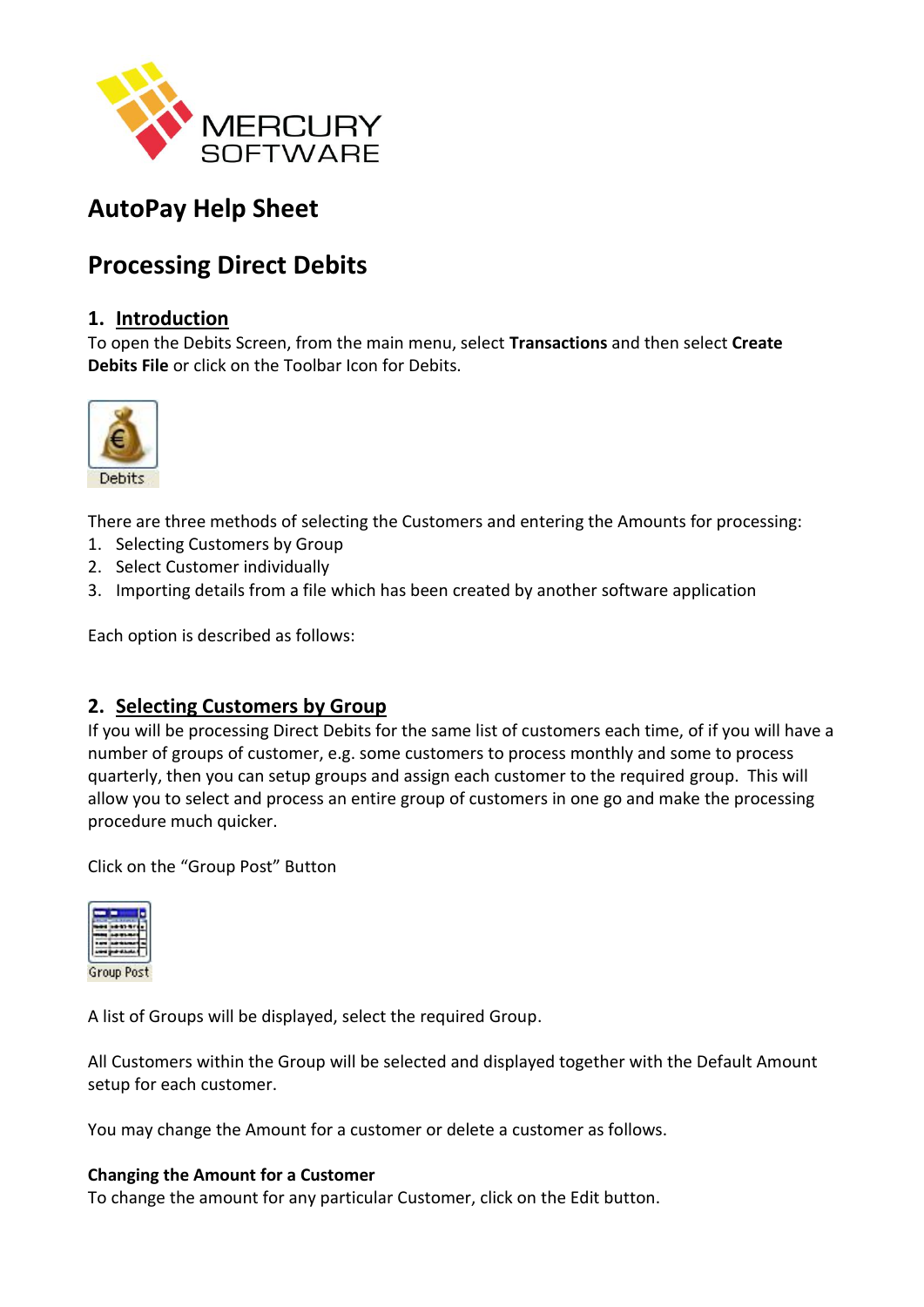

The details for that customer will appear on a line above the list.

| <b>E</b> Debits Data Entry<br><u> 디디지</u><br>Cancel<br>Save |             |                         |                                    |           |          |  |
|-------------------------------------------------------------|-------------|-------------------------|------------------------------------|-----------|----------|--|
| <b>Processing Debit Details</b>                             |             |                         |                                    |           |          |  |
|                                                             | A001        | - ABC Company Ltd.      | ▼ FRST<br>$\overline{\phantom{a}}$ |           | 65.00 F9 |  |
|                                                             | Account #   | <b>Customer Name</b>    | <b>Transaction Code</b>            | Reference | Amount   |  |
|                                                             | A001        | <b>ABC Company Ltd.</b> | <b>FRST First Payment</b>          |           | 65.00    |  |
|                                                             | <b>B001</b> | Bloggs Ltd.             | <b>FRST First Payment</b>          |           | 125.00   |  |
|                                                             |             |                         |                                    |           |          |  |

You can change the amount. When complete, click on the Save button.



## **Deleting a Customer from the list**

To Delete a customer from the list, click on the Delete button.



This will delete the Customer from this Direct Debit file, the customer will still remain in the Group and will appear next time.

#### **Create XML File**

Once you are satisfied that all details are correct, close the screen and proceed to Step 5 – Create XML File.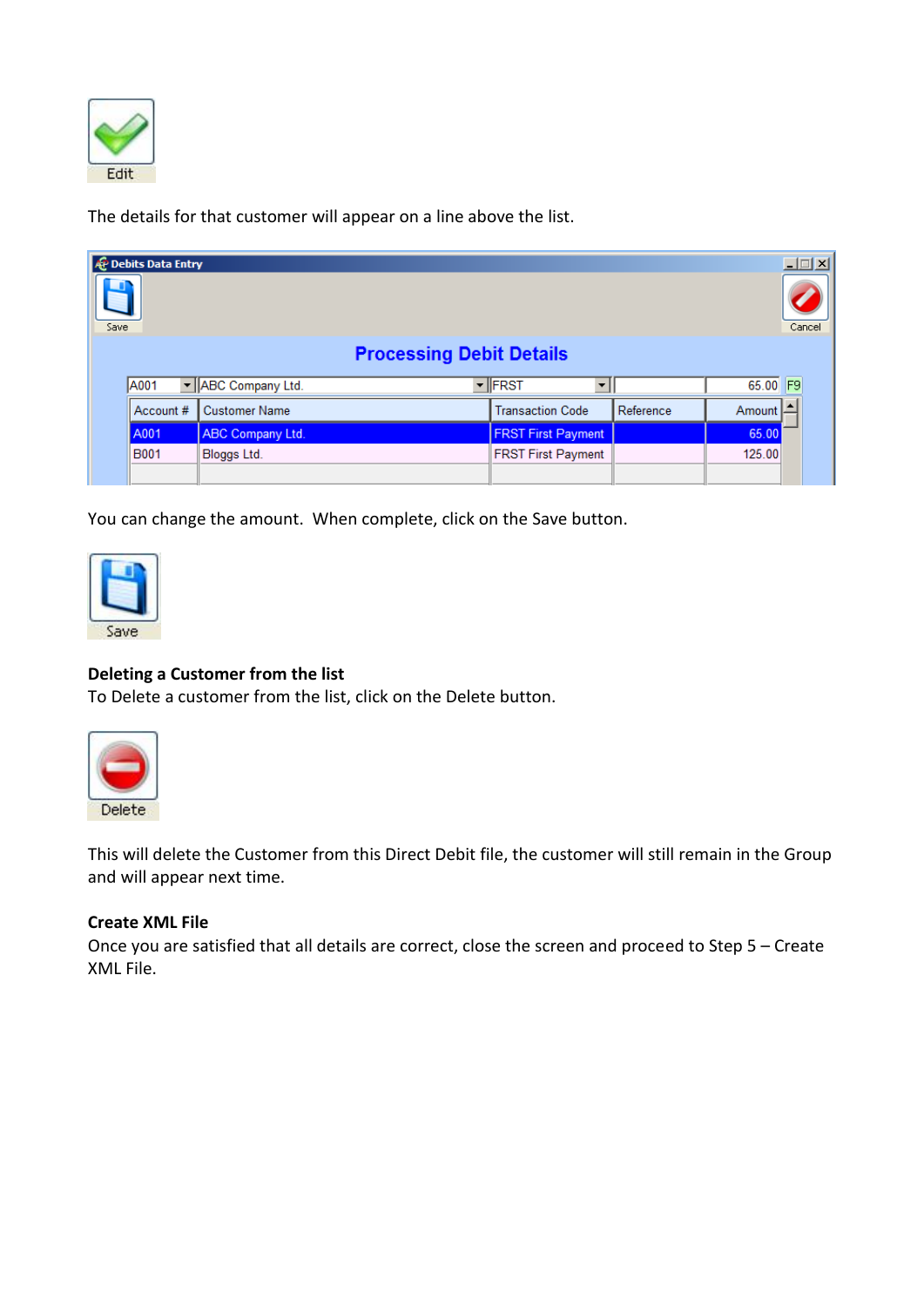# **3. Selecting Customers Individually**

If selecting customers by group is not suitable, you may select the customers individually. This may suit if you do not always process the same customers every time.

Click on the Add button to add a new record.



The new record will appear on the line above the list.

| <b>&amp; Debits Data Entry</b><br>$\Box$ o $\boxtimes$<br>Cancel<br>Save<br><b>Processing Debit Details</b> |             |                         |                           |           |        |                |
|-------------------------------------------------------------------------------------------------------------|-------------|-------------------------|---------------------------|-----------|--------|----------------|
|                                                                                                             | A001        | - ABC Company Ltd.      | $\blacktriangledown$ FRST |           | 65.00  | F <sub>9</sub> |
|                                                                                                             | Account #   | <b>Customer Name</b>    | <b>Transaction Code</b>   | Reference | Amount |                |
|                                                                                                             | A001        | <b>ABC Company Ltd.</b> | <b>FRST First Payment</b> |           | 65.00  |                |
|                                                                                                             | <b>B001</b> | Bloggs Ltd.             | <b>FRST First Payment</b> |           | 125.00 |                |
|                                                                                                             |             |                         |                           |           |        |                |

Select the customer in one of the following ways:

- $\triangleright$  Enter the Customer's Account No. and press Enter or Tab
- $\triangleright$  Click on the drop-down arrow for the Account field and select the required customer from the List
- $\triangleright$  Click on the drop-down arrow for the Customer Name field and select the required customer from the List

If you need to enter or change the amount - click on the **Amount** field and enter the required Amount.

The **Transaction Code** should appear as follows:

- **FRST** if this is the first SEPA Direct Debit to be processed for this customer
- **RCUR** if this is not the first Direct Debit to be processed for this customer and is part of a sequence of Direct Debits for this customer
- **FNAL** if this is the last Direct Debit in a sequence
- **OOFF** if this is a once-off Direct Debit for this customer

The Transaction Code will be determined automatically but you may change the Transaction Code if necessary, by clicking on the drop-down arrow and selecting the required code. You must have entered the amount before changing the Transaction Code.

**Reference** is an optional field which you can use if required.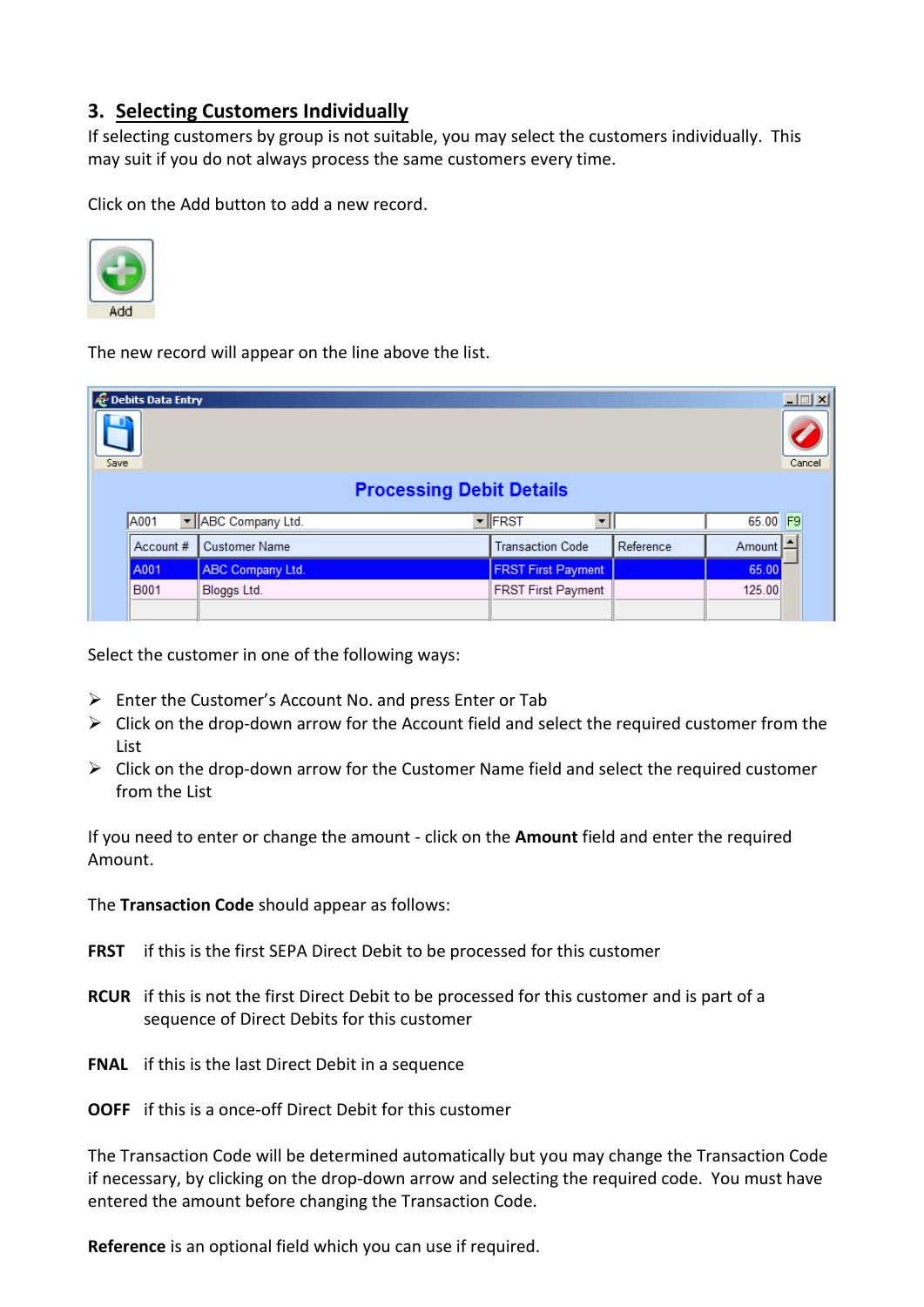Save the entry by clicking on the Save button, or by pressing the F9 key.



The entry will then appear in the list of Debit transactions. You may repeat the above steps to enter the next Direct Debit transaction. You can click on the Edit button to change a transaction.



You can click on the Delete button to delete a transaction.



To exit the Debits screen you can click on the Close button or press the Escape key.



Once you Close the screen, all Debit entries are saved and before you Create an XML file for submission to your bank you may return to the Debits screen to add more transactions or change the transactions that have already been entered.

#### **Create XML File**

Once you are satisfied that all details are correct, close the screen and proceed to Step 5 – Create XML File.

Once you create an XML file no further changes can be made, and the transactions will be cleared from the Debits screen in preparation for the next batch.

## **4. Importing Debit Details from a File**

If you have another Software Application which has been configured to create an Export File containing details of Direct Debits to be processed, you may Import this file into AutoPay.

Please note that such a file must meet certain conditions and please contact Mercury Software Ltd. for further details if you are interested in using this option.

Click on the "CSV" Button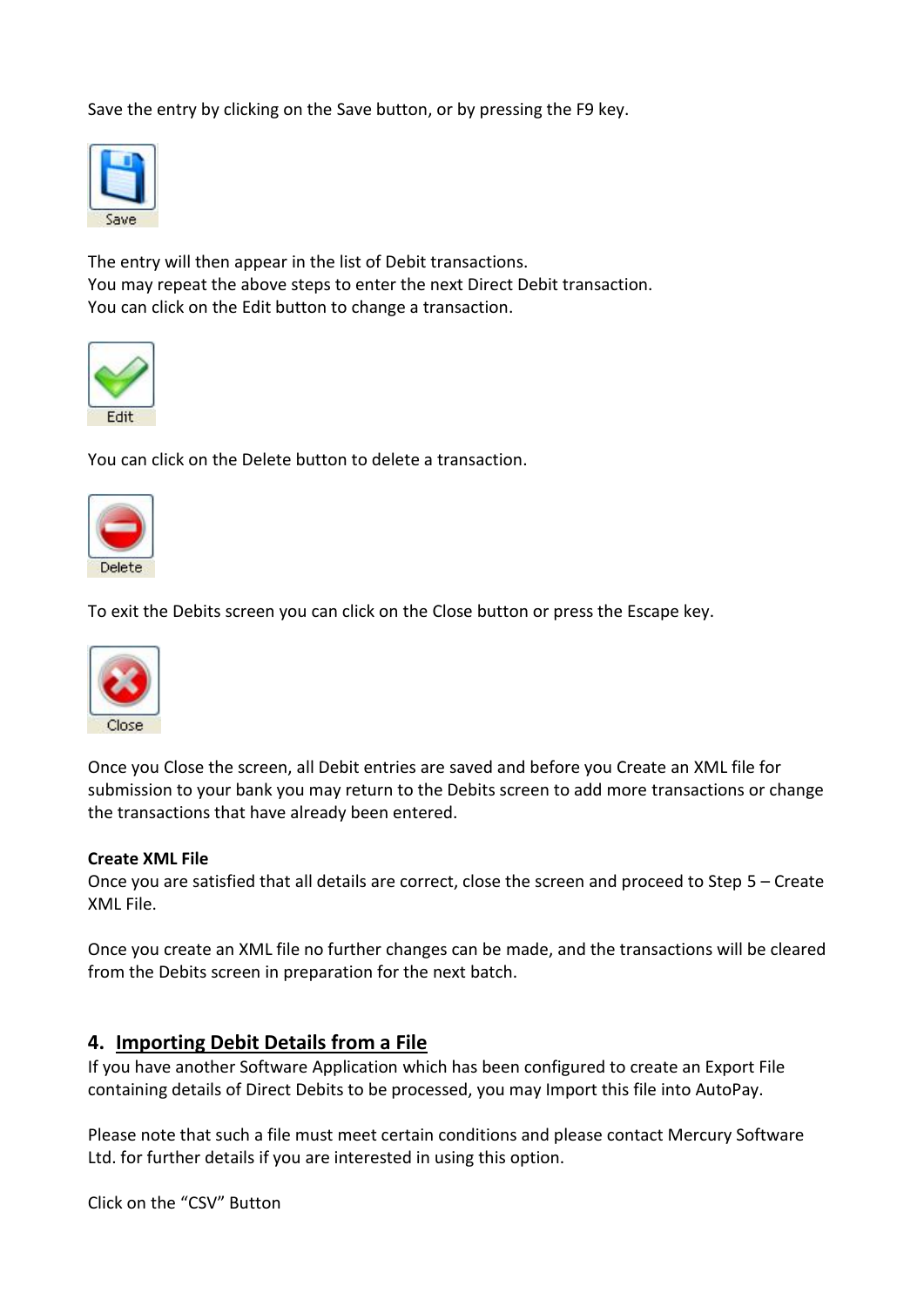

The default folder for Import Files is **C:\MSL\Import**. You may select a different folder if necessary.

Once you select the correct folder a list of Files in that folder will be displayed and you may select the required file.

If all records appear correctly - select "Continue Processing" x 2 Check that all required Customers and Amounts are displayed

You may edit the Amounts or delete customers as described above in Sections 1 & 2.

#### **Create XML File**

Once you are satisfied that all details are correct, close the screen and proceed to Step 5 – Create XML File.

# **5. Create XML File**

Once you have completed entry of the required Debit transactions, you can create an XML file for submission to your bank.

From the main menu, select **Transactions** and then select **Create XML File** or click on the Toolbar Icon for XML File.



Select the option for **Debits: Create XML File**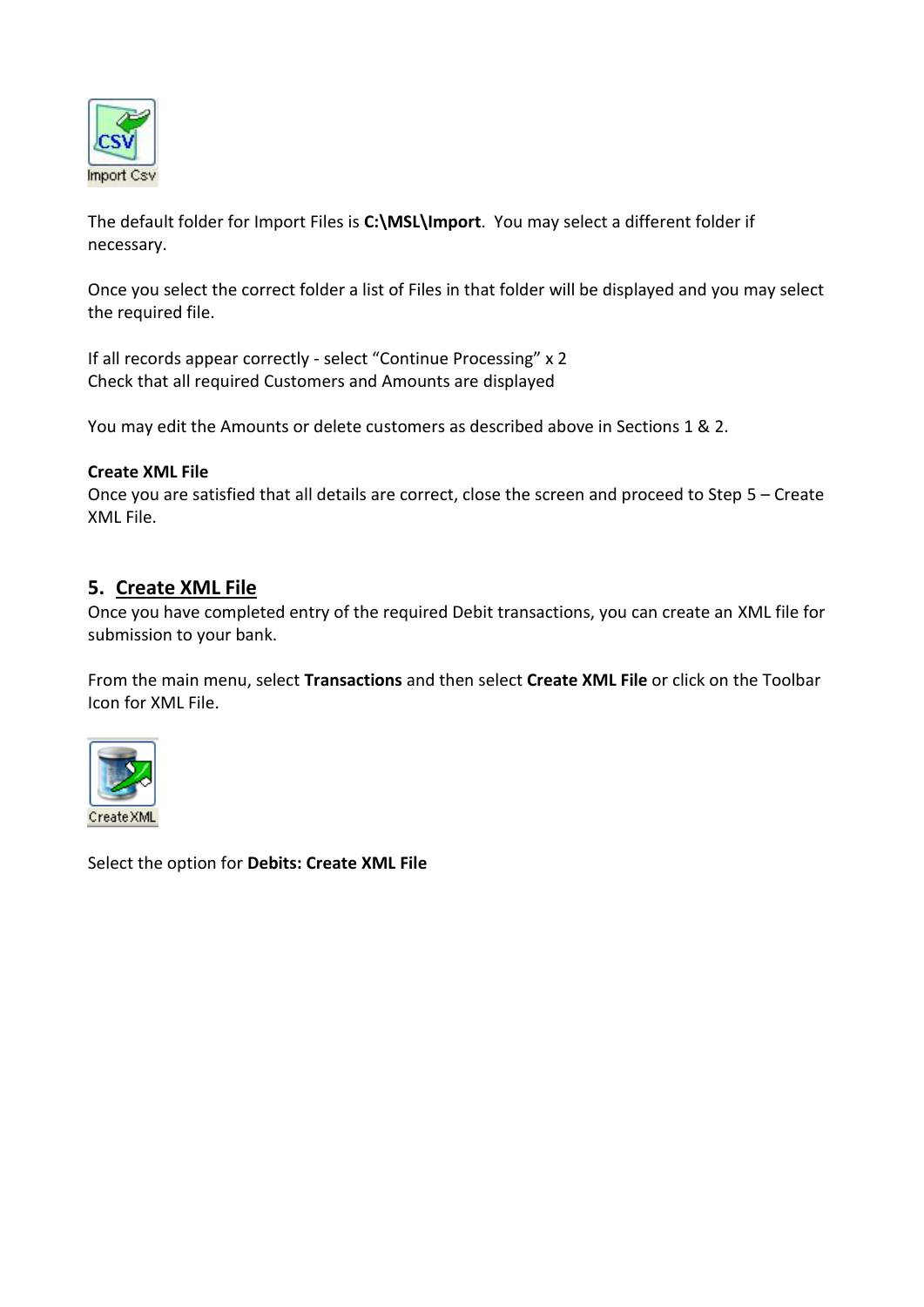

#### **Date to Process**

This is the date on which your customer's bank accounts will be debited and your bank account credited. This date will be set as follows:

If your list of Debits contains any FRST transactions, the date will be set as today's date  $+6$ working days.

OR

If your list of Debits does not contain any FRST transactions, the date will be set as today's date + 3 working days.

Before using a date earlier than the default dates, you should check with your own bank regarding their payment cycles and the minimum timeframe in which can submit an XML file. You can also set the date later than the default date if required.

When complete, click on the Save button.



A new series of Buttons will be displayed. Click on button to Create XML File

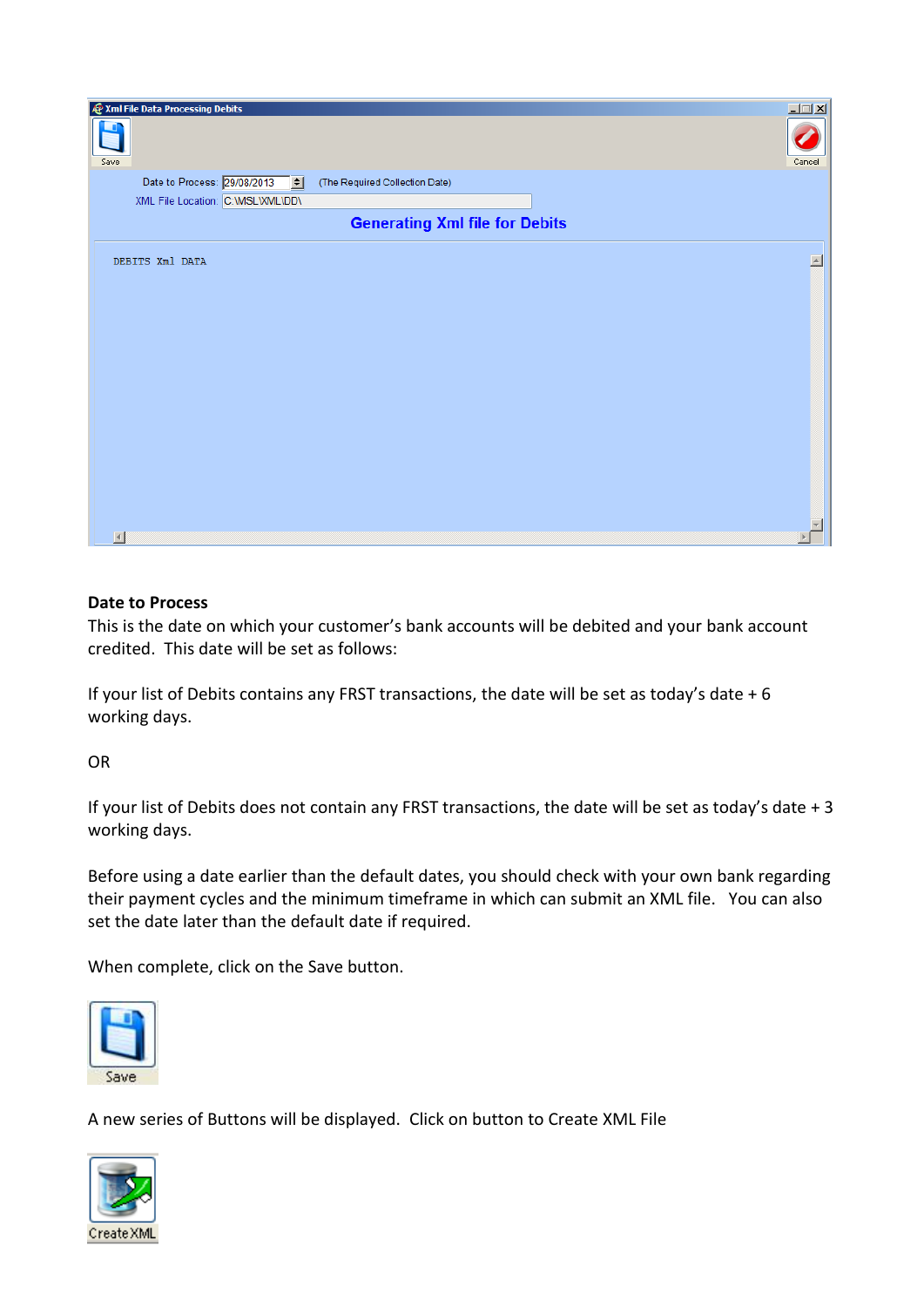The XML File will then be created, and a Summary will be displayed on the screen.

| <b>AP</b> Xml File Data Processing Debits |                                                                         |                                                                         |                       |  |        | $\Box$ $\Box$ $\times$ |
|-------------------------------------------|-------------------------------------------------------------------------|-------------------------------------------------------------------------|-----------------------|--|--------|------------------------|
| Edit<br>CreateXML Print<br>Help           |                                                                         |                                                                         |                       |  |        |                        |
|                                           | Date to Process: 29/08/2013 $\leftarrow$ (The Required Collection Date) |                                                                         |                       |  |        |                        |
|                                           | XML File Location: C:\MSL\XML\DD\DDPAIN0082013082100001.XML             |                                                                         |                       |  |        |                        |
| <b>Generating Xml file for Debits</b>     |                                                                         |                                                                         |                       |  |        |                        |
|                                           |                                                                         | Company Name Mercury Software Ltd. Wednesday, August 21st 2013 00:38 AM |                       |  |        |                        |
| Ref. Account Name                         |                                                                         | <b>IBAN</b>                                                             | User Ref. Tran Amount |  |        |                        |
|                                           |                                                                         | 0001 A001 ABC Company Ltd. 1836 AIBK 9331 2045 8958 75  185.00          |                       |  |        |                        |
| 0002 B001 Bloggs Ltd.                     |                                                                         | IE79 AIBK 9336 2710 1505 65  FRST 100.00                                |                       |  |        |                        |
|                                           |                                                                         | 0003 Mercury Software Ltd. 1E34 AIBK 9330 2365 4785 62                  |                       |  | 165.00 |                        |

Click on the Print button to print this summary. You should print the summary and retain on file as an Audit Trail of Debits processed on the particular date and to allow you to reconcile with your bank statement when payment is received and to cross reference against any debits that are subsequently returned unpaid.



The report which prints also contains some information which will be required when you submit the file to your bank.

The following information is displayed on the report some of which you may be required to input on your banks website when submitting the file:

| <b>User Identification</b>    | Your SEPA Direct Debit Originators Number                  |
|-------------------------------|------------------------------------------------------------|
| <b>Processing Date</b>        | The date which you entered above                           |
| <b>Number of Transactions</b> | Shows Total Debits + Total Credits, add together for total |
| <b>Total Value</b>            | <b>Total of all Debits</b>                                 |
| <b>Type</b>                   | Direct Debit                                               |
| <b>File Name</b>              | Defaults to C:\MSL\XML\DD\DDPAIN008yyyymmddnnnnn.XML       |

The File Name is of particular importance as you will be required to identify this file for later submission to your bank.

The structure of the Folder Path is as follows: